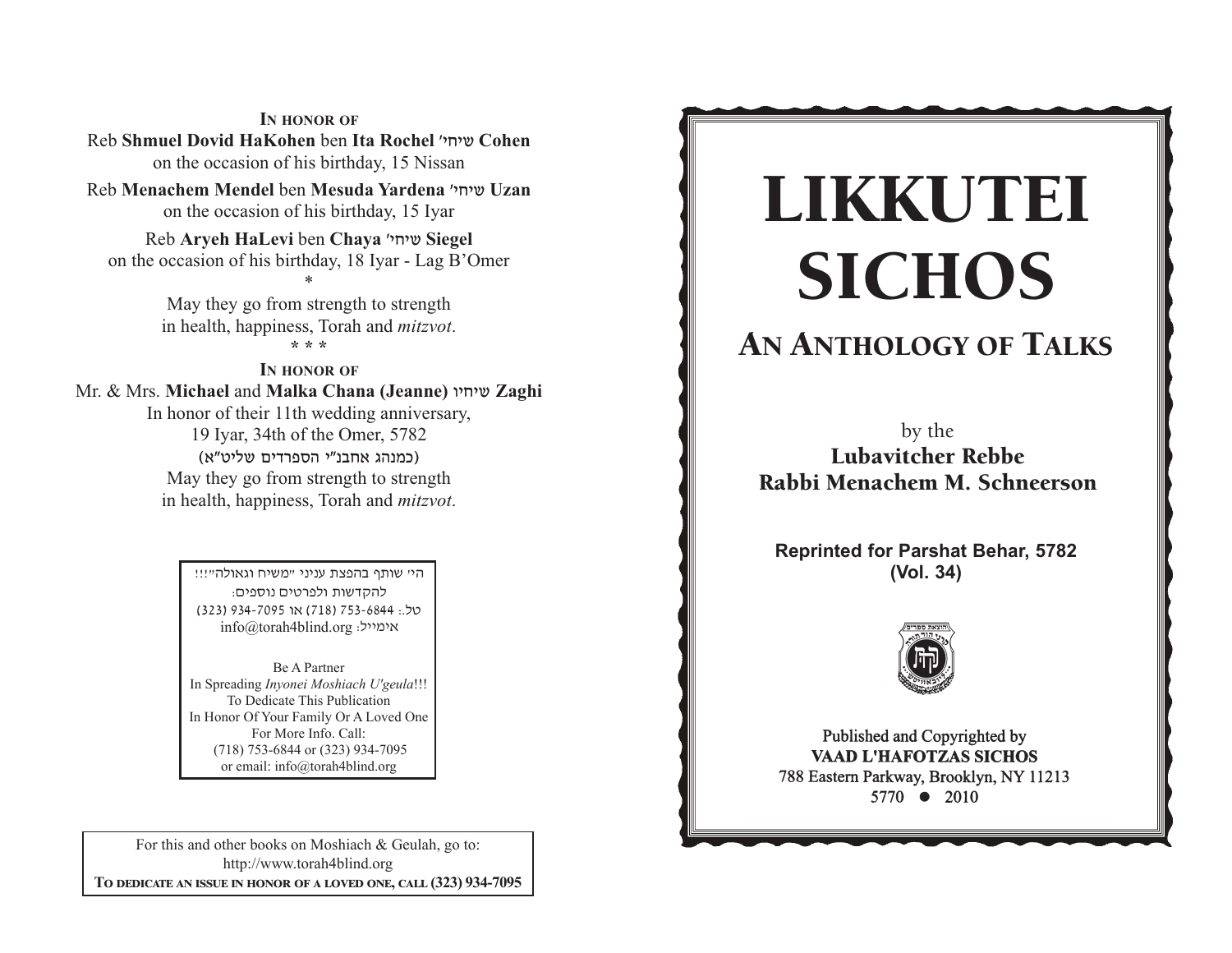A PARALLEL Passed away on 5 Sivan - Erev Shavuot, 5765 **Ekman** SHABBOS **IN LOVING MEMORY OF**Horav **Schneur Zalman Halevi** v"g ben Horav **Yitzchok Elchonon Halevi** s"hv**Shagalov** Passed away on 21 Tamuz, 5766 Reb **Dovid Asniel** ben Reb **Eliyahu** <sup>v</sup>"g Mrs. **Devora Rivka** bas Reb **Yosef Eliezer** v"g **Marenburg** Passed away on the second day of Rosh Chodesh Adar, 5766 Reb **Yitzchok Moshe** (Ian) ben Reb **Dovid Asniel** v"g **Ekman (Santiago, Chile)** Passed away on the 24th day of Shevat, 5769 **/v /c /m /b /,AND IN HONOR OF**Mrs. **Esther Shaindel** bas **Fraidel Chedva** whj,a**Shagalov DEDICATED BY**Rabbi & Mrs. **Yosef Y.** and **Gittel Rochel** uhjha

Reprinted with permission of: **"Vaad L'Hafotzas Sichos"**by: **Moshiach Awareness Center,** a Project of: **Enlightenment For The Blind, Inc.** 602 North Orange Drive. Los Angeles, CA 90036 Tel.: (323) 934-7095 \* Fax: (323) 934-7092 http://www.torah4blind.org

**Shagalov**

e-mail: yys@torah4blind.org

**Rabbi Yosef Y. Shagalov, Executive Director**

Printed in the U.S.A.

**לעילוי נשמת** הוו"ח אי"א נו"נ התמים **ר' שמואל יעקב** בן ר' **משה** ע"ה פינק רודף צדקה וחסד ביתו פתוח לרווחה עסק במרץ בגופו ובממונו לעודד רבים לחזור לצור מחצבתם במוסדותיו של כ"ק אדמו"ר נשיא דורנו

אב מסור ונתון וזכה שבניו וצאצאיו הולכים בדרך התורה והמצוות ודרכי החסידות אשר הורנו רבותינו נשיאנו

> הי' מקושר בלב ונפש לכ"ק אדמו"ר נשיא דורנו נפטר בשם טוב י"ט טבת ה'תשע"ט **ת. נ. צ. ב. ה.** (מנוסח המצבה) **\***

**DEDICATED BYENLIGHTENMENT FOR THE BLIND, INC.** Rabbi **Yosef Yitzchok** whjha **Shagalov** Los Angeles, California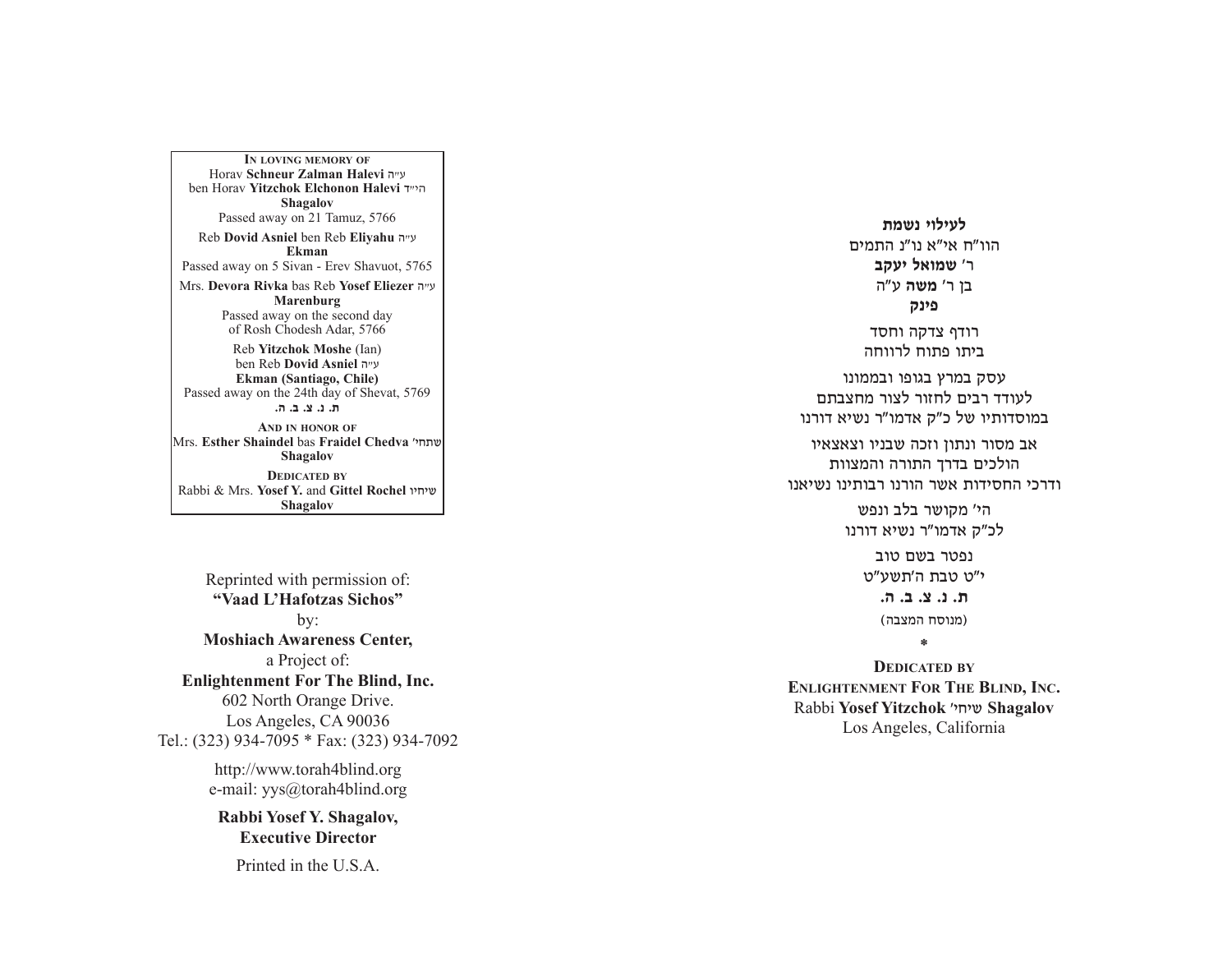#### **BESURAS HAGEULO**

are presently standing ready to greet our righteous Redeemer [Moshiach]. This is particularly true now that we have reached the milestone of forty years<sup>8</sup> concerning which the Torah says, "G-d gave you a heart to know and eyes to see and ears to hear."9 Additionally, we are now situated in the fifty first year [5751], which in Hebrew forms the acrostic (It shall be a year of) wonders which I will show him [עפלאות אראנו - Niflaos Arenu].

The Jewish people should, therefore, be encouraged and their spirits uplifted by declaring that G-d says daily, and literally, anew, that, **"I have indeed remembered you,"** and that your righteous Moshiach "stands behind the wall"<sup>10</sup> and that "this one is coming."<sup>11</sup> Accordingly we should prepare ourselves to greet him by increasing our observance of Torah and Mitzvos, **in consonance** with the ruling of the Rambam<sup>12</sup> (whose anniversary of passing is the 20th of Teves, the night after this Sabbath), that through "one Mitzvah, one can favorably alter the balance for oneself and for the entire world, causing oneself and them salvation and deliverance."

*(From the talks of Shabbos Parshas Shemos, 19 Teves 5751)*

# LIKKUTEI **SICHOT** AN ANTHOLOGY OF TALKS

RELATING TO THE WEEKLY SECTIONS OF THE TORAH AND SPECIAL OCCASIONS IN THE JEWISH CALENDAR

> by the Lubavitcher Rebbe Rabbi Menachem M. Schneerson

> > Volume VIII: *Vayikra*

•

•

In English rendition by Rabbi Eliyahu Touger

<sup>8.</sup> *[I.e., forty years since the passing of the Previous Rebbe, a milestone which enables us to fully realize the intention and depth of the teachings that were said forty years earlier. - Translator's note.]*

<sup>9.</sup> *Tavo* 29:3 *[Moses said this to the Jewish people who were about to enter into the Promised Land, explaining that they were now capable of realizing that which they were taught by G-d forty years earlier. Translator's note.]*

<sup>10.</sup> *Shir HaShirim* 2:9.

<sup>11.</sup> Ibid 8. See *Shir HaShirim Rabbah* on this verse (ch. 2:8(b)).

<sup>12.</sup> *Hilchos Teshuvah* 3:4.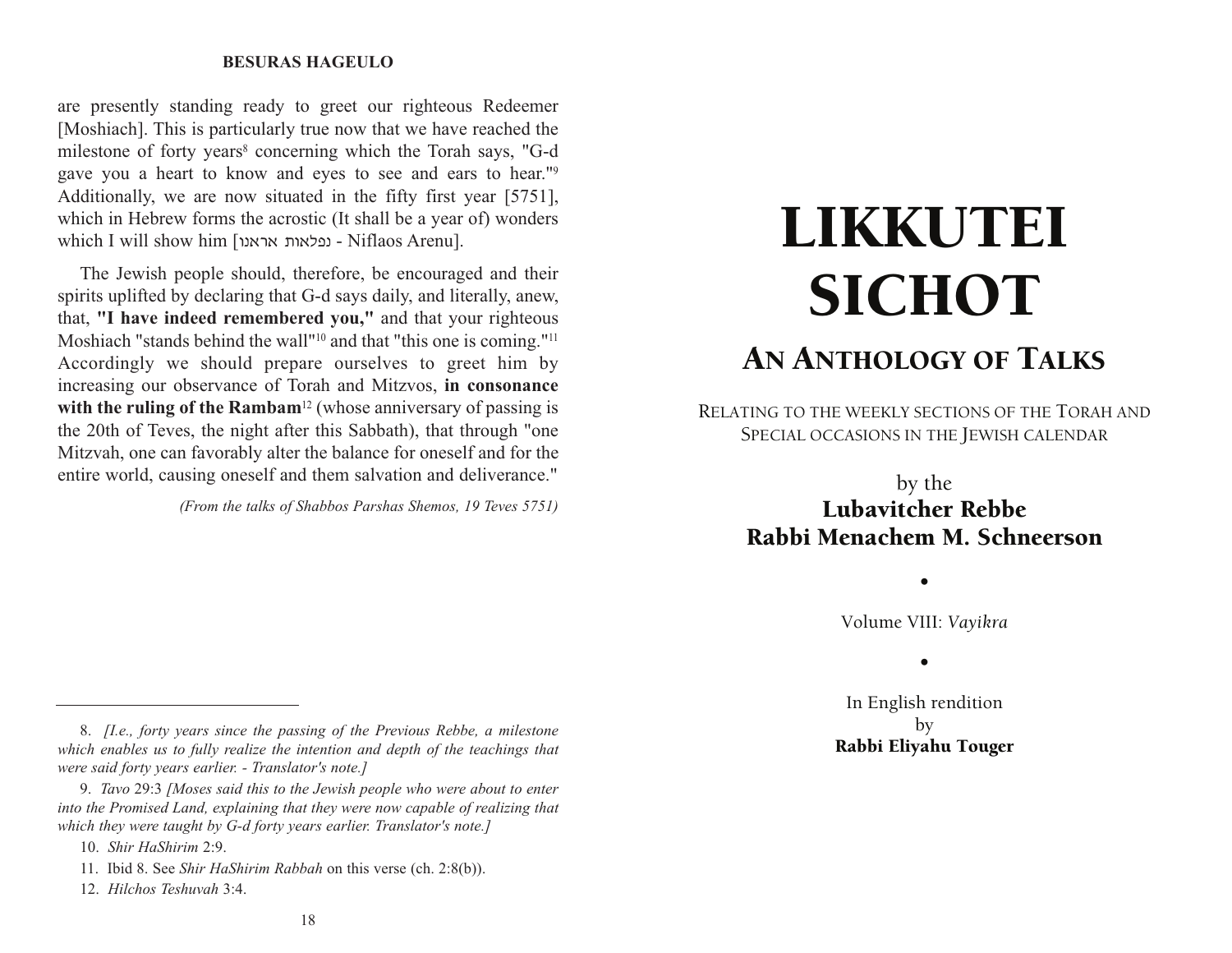# BEHAR

#### THE COST OF LENDING AT INTEREST

This week's Torah reading includes the prohibition against giving or taking interest.<sup>1</sup> The passage concludes:<sup>2</sup> "I am G-d your L-rd who took you out of the land of Egypt... to be your G-d."

On this verse, the *Sifra* comments:

From this verse [we may derive the principle]: Whoever accepts the yoke of [the prohibition of] interest accepts the yoke of heaven. Whoever casts off the yoke of [the prohibition of] interest casts off the yoke of heaven....

For whoever acknowledges the *mitzvah* of interest acknowledges the exodus from Egypt. Whoever denies the *mitzvah* of interest is as if he denies the exodus from Egypt.

We must understand: Why is the prohibition against interest so closely related to the exodus from Egypt and the acceptance of the yoke of heaven? *Rashi*3 explains that just as at the time of the exodus, G-d differentiated between the firstborn and all others, so too, He will be able to pick out a Jew

## **12**

All of the signs mentioned by our sages indicate that we are currently situated **at the very end of the period of exile**. We have "passed all the deadlines."<sup>1</sup> We have also performed Teshuvah [repentance, return, a prerequisite for Redemption]. Indeed, my sainted father-in-law, the leader of our generation, declared (several decades ago) that we have already concluded all the service [necessary for Redemption], including the "polishing of the buttons,"2 and we now stand ready ("All of you stand ready") to greet our righteous Moshiach.3

\*     \*     \*

Despite the difficult and protracted final exile, which has lasted more than 1,900 years (in stark contrast to the duration of the Egyptian bondage which lasted 210 years), the nature of "the Children of **Israel**" has essentially **transcended exile**. Thus, every additional moment we remain in exile is a form "having **now come** into Egypt,"4 "as if they had that very day entered into Egypt."5

The Jewish people, therefore, stand with firm faith and conviction that G-d will immediately fulfill his promise that "I have indeed remembered you"6 by bringing the genuine and complete Redemption, especially when hearing from the Moses of our generation,7 my sainted father-in-law, the leader of our generation, that we have already concluded all matters of Divine service and

<sup>1.</sup> Both the lender and the borrower are liable, as reflected in *Devarim* 23:20. See *Shulchan Aruch HaRav, Hilchos Ribis.*

<sup>2.</sup> *Vayikra* 25:38.

<sup>3.</sup> In his commentary to the above verse, based on *Bava Metzia* 61b.

<sup>1.</sup> *Sanhedrin* 97b.

<sup>2.</sup> Talk of Simchas Torah, 5689.

<sup>3.</sup> Cf. *Hayom Yom*, among others, 15 Teves.

<sup>4.</sup> *Shemos* 1:1.

<sup>5.</sup> *Shemos Rabbah*, beginning of our Parsha (8:14), *Tanchuma*, loc. cit. 3.

<sup>6.</sup> *Shemos* 3:16.

<sup>7.</sup> See *Bereishis Rabbah* 56:7: "There is no generation in which there is none like Moses." See also *Zohar* 3:273a. *Tikkunei Zohar* 69 (112, beginning of side a. 114, beginning of side a). *Tanya* chapter 44. Ibid. *Iggeres HaKodesh*, elucidation of sec. 27, end.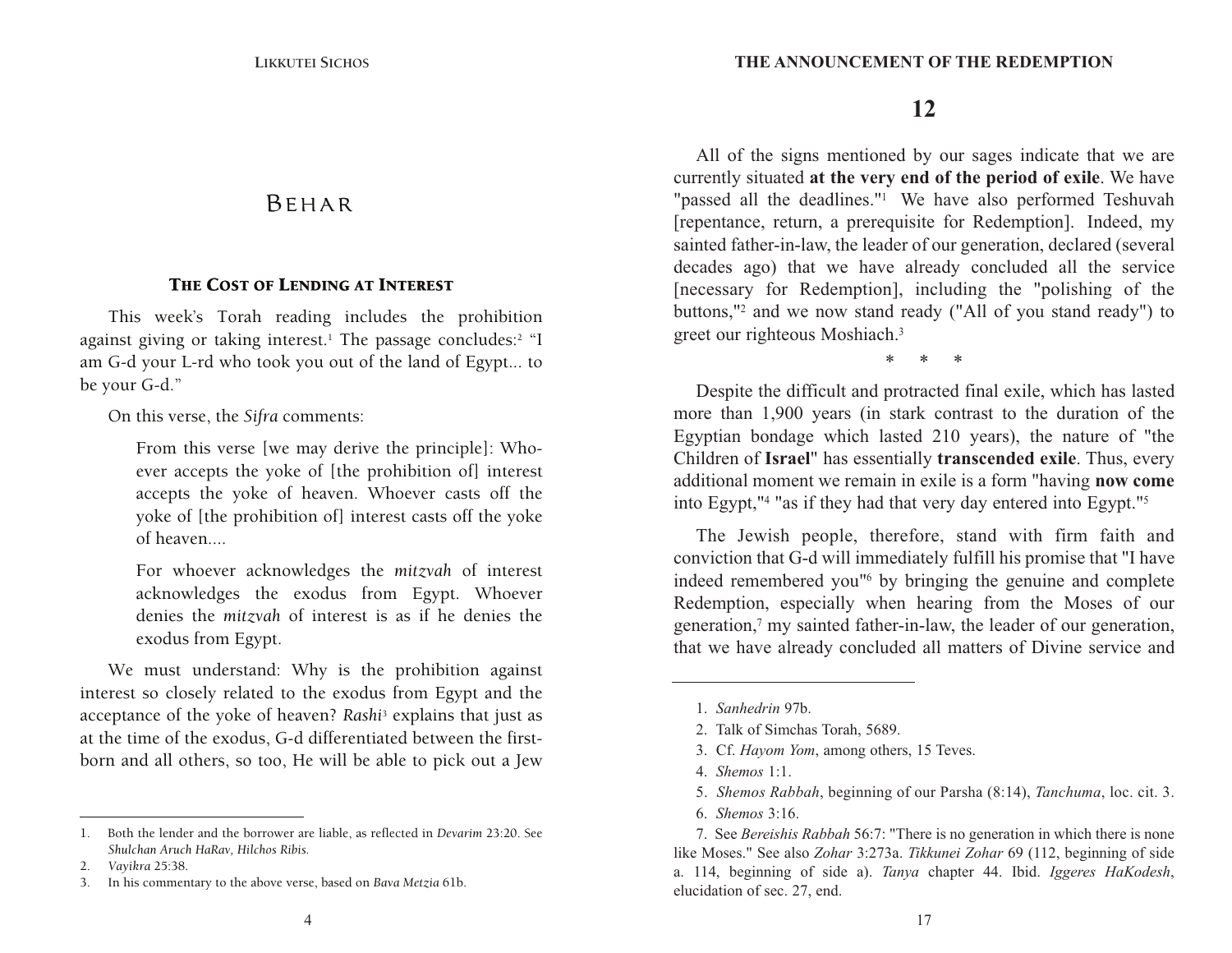#### **PARSHAS BEHAR**

#### **BESURAS HAGEULO**

king"11 has acquired an exclusively **positive** connotation, one that is **visibly and manifestly good, even to eyes of flesh**. In the words of our sages:<sup>12</sup> The Holy One Blessed be He says to Israel, "My children have no fear. All that I have done<sup>13</sup> I have done exclusively for you... the time of your Redemption has arrived."

The emphasis of this generation - particularly this year, the year designated as "It shall be a year of wonders I will show him" should be placed on the concept of G-d's support of those who have fallen,<sup>14</sup> to strengthen and encourage the Jewish people, emphasizing particularly the support and encouragement acquired through faith in the coming of Moshiach and the implicit trust that "behold he (our righteous Moshiach) is coming."15 This should be accompanied with enhanced preparation for his arrival by way of teshuvah [repentance, return] and observance of Torah and mitzvos. In the words of the pronouncement of my sainted father-in-law - the leader of our generation: "immediate Teshuvah, immediate Redemption."16 "Return, O, Israel, unto G-d your G-d; prepare yourselves and your family to greet our righteous Moshiach, who shall arrive soon, in the most literal sense."17

> *(From the talks of Shabbos Parshas Vayechi (and Asara b'Teves, may it be transformed into joy) 5751)*

13. This includes the efforts of the Babylonian King, who is merely an ax in the hands of the one who chops with it. [i.e. He is G-d's instrument.]

14 *[The phrase* ohkpub lnux *- "supports the falling" - is similar to the expression mentioned before -* kcc lkn lnx *- the Babylonian King besieged," which the Rebbe interpreted in a positive vein to mean that "he supported." Translator's note.]*

15. *Shir HaShirim* 2:8. See *Shir HaShirim Rabbah* on this verse (2:8(b)).

16. In his *Igros Kodesh*, vol. 5, end of p. 361 ff., 377 ff., 408 ff. and in other places. 17. *Hayom Yom* - 15 Teves.

who lends money to a colleague and attempts to excuse himself by saying that the money belongs to a non-Jew.

that G-d will not make a distinction regarding the matter. As such, he denies the exodus at which time, G-d did make fine This insight is, however, insufficient, because it relates only to one aspect of prohibition against interest — lending with interest while claiming that the money belongs to a gentile. Moreover, even in that instance, it does not apply in an instance when the lender makes that statement to mislead a mortal, e.g., if the borrower knew that the money belonged to a Jew, he would not take the loan, or the court would not allow the loan to be given. It is applicable only when the lender states that the money belongs to a non-Jew, thinking distinction.

Moreover this does not, however, deal with the connection between the prohibition against interest and the exodus as a whole, nor does it mention the connection between interest and the denial of the yoke of heaven.

There are commentators who explain that when a Jew lends a fellow Jew money without interest, he does not consider the profit he could have made with the funds. Helping a fellow Jew without seeking profit thus reflects his trust in G-d and his acceptance of the yoke of heaven. In contrast, when a person lends money at interest, he shows that he does not trust G-d, and thus casts off the yoke of heaven.

But this interpretation leaves room for questions:

a) It places the emphasis on the person's trust in G-d (or lack of it), and not on his acceptance or rejection of the yoke of heaven;

b) This trust  $-$  or lack of trust  $-$  is not directly connected with the question of interest, but rather with the *mitzvah* of doing deeds of kindness. Before mentioning the

<sup>11.</sup> *Yechezkal* 24:2.

<sup>12.</sup> *Yalkut Shimoni, Yeshayahu* 499.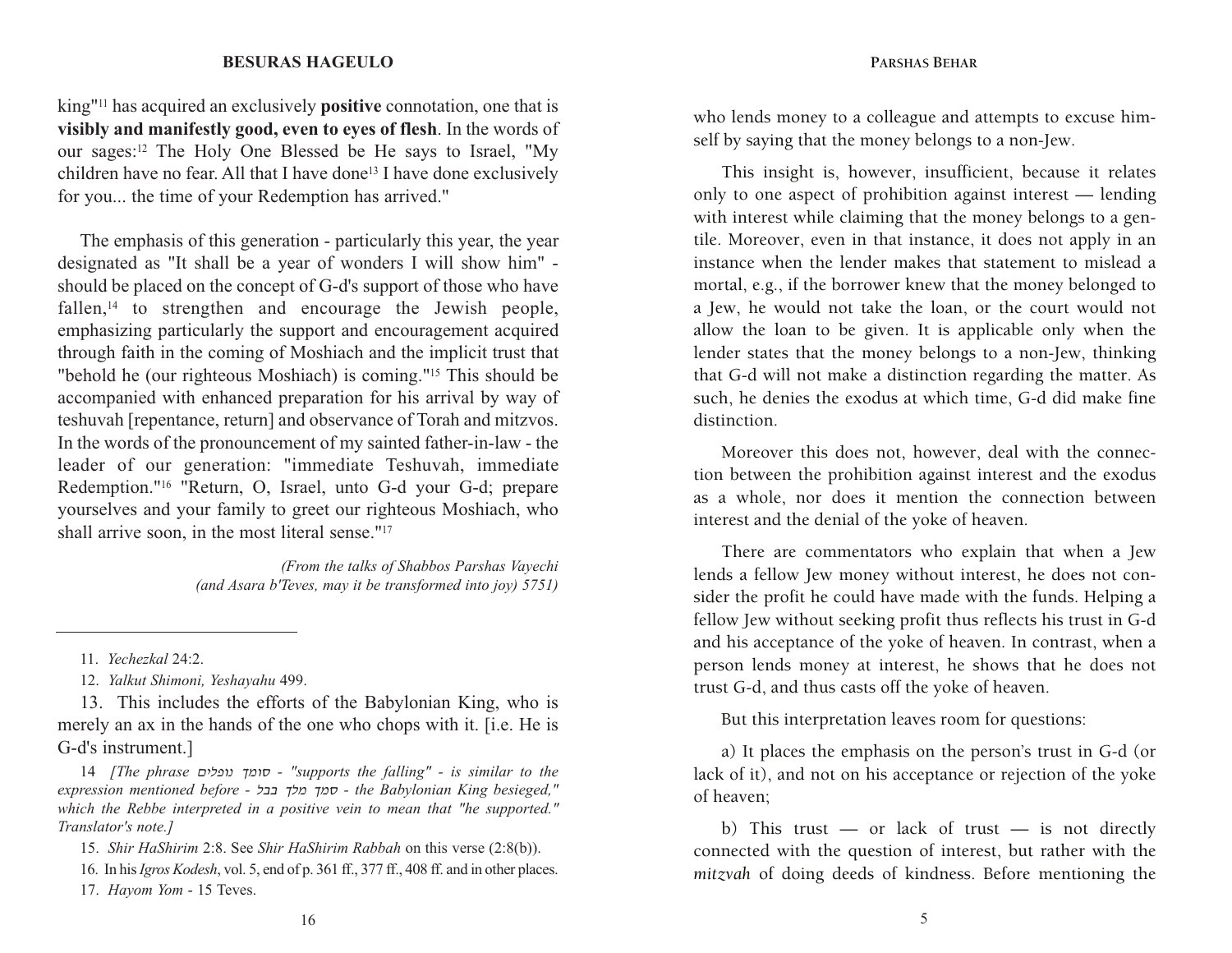prohibition against taking interest, the Torah reading states:<sup>4</sup> "When your brother will become impoverished... you should support him." This implies that one should lend him money without interest.

business (or earn money) with every last penny of his When a person, concerned about his own livelihood, refuses to give an interest-free loan because he desires to do resources, he shows a lack of trust in G-d. He has not, however, violated the prohibition against interest, since he did not give the poor person the loan.

### A TWOFOLD DYNAMIC — EARNING ONE'S KEEP

Accepting G-d's yoke as expressed in the observance of the *mitzvos* implies that G-d takes an active role in a Jew's Divine service. This is hinted at in the blessing we recite before performing a *mitzvah*, when we praise G-d "who sanctified us with *His* commandments," i.e., the *mitzvos* we perform are *His mitzvos;* He *also* performs them.5

There are two dimensions to G-d's performance of *mitzvos:*<sup>6</sup>

a) G-d's performance of the *mitzvos* precedes the performance of the *mitzvos* by the Jewish people, as reflected in our Sages' statement:7 "*What He does,* He commands Israel to do";

b) His performance of the *mitzvos* is in response to the observance of the *mitzvos* by the Jewish people, as reflected in were previously a perfectly wicked person, she is betrothed, for perhaps he had a thought of teshuvah."

Considering the above, it is with utmost certainty that our righteous Moshiach must arrive **here and now, immediately, [mamosh] in the most literal sense**.

Now, this exercise of finding merit<sup> $7$ </sup> in and of itself should suffice to bring about the Redemption. Moreover, in addition to the finding of merit, the imminence of Moshiach's arrival constitutes a **definitive ruling issued by many rabbis and halachic authorities**. Further, since Torah "is not in heaven,"8 this ruling issued by the earthly courts "obligates," so to speak, and affords a unique privilege to, the heavenly courts. **And so it will be confirmed!**

\*     \*     \*

In our day and age, after G-d has vented His rage with the destruction of the Holy Temple, and after all of "our deeds and actions throughout the duration of exile,"9 and after all the decrees of oppression and persecution - may Hashem, indeed, shield us and protect us from them - the Jewish people have endured throughout the protracted and arduous final exile, particularly the Holocaust of the very last generation, the process of refinement and purification has, without any doubt, been achieved in full, "enough and even too much." Consequently, the [current<sup>10</sup>] "siege of the Babylonian

<sup>4.</sup> *Vayikra* 25:35.

<sup>5.</sup> See *Likkutei Torah, Devarim* 9d, *Shir HaShirim* 12a.

<sup>6.</sup> See the *sichah* for Pesach in this series, where this concept is explained and sources are provided.

<sup>7.</sup> *Shmos Rabbah* 30:9; the *Jerusalem Talmud, Rosh HaShanah* 1:3.

<sup>7.</sup> *[i.e., that we have already passed all the deadlines as well as satisfying the condition of Teshuvah. Translator's note.]*

<sup>8.</sup> *Netzavim*, 30:12. See *Bava Metzia* 59b.

<sup>9.</sup> *Tanya*, beginning of chapter 37.

<sup>10.</sup> *[The Hebrew term Samach, which means "besieged," can also be rendered "supported." This talk was delivered on the fast day Asara b'Teves (the Tenth of the month of Teves), the anniversary of the siege of Jerusalem by the Babylonian king. The Rebbe here is alluding to the threats of the modern day Babylonian dictator, which are actually the events which serve as preludes to the Redemption. Translator's note.]*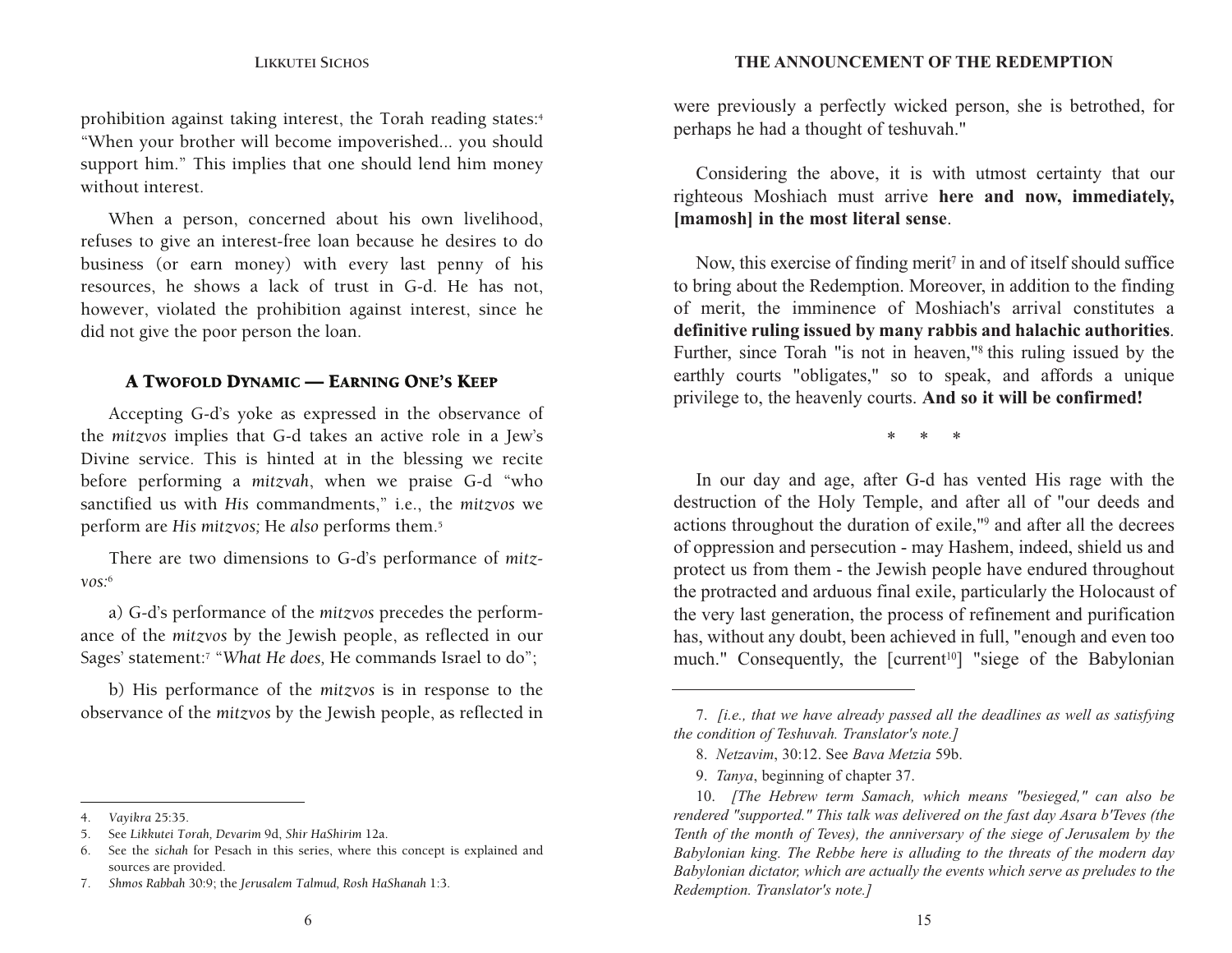# **BESURAS HAGEULO BESURAS HAGEULOThe Announcement Of The Redemption**

# **11**

With respect to Gideon, we find that: "In his days<sup>1</sup> the Jewish people were in distress. The Holy One, Blessed be He, sought a person who would find merit in them. When He found Gideon to be meritorious, because he found merit in them, an angel immediately appeared to him, as it says: "And the angel of G-d appeared to him and said to him, 'Go with this power, with **the power of the merit you have found in my children**.'" "Said the Holy One, Blessed be He, it is within your capacity to find a defense for Israel. **In your merit they shall be redeemed**."2

...The merit which will hasten the Redemption is the following:

Even in the Talmudic era it has been said that "all the deadlineshave passed."<sup>3</sup> Certainly now that we have endured a lengthy and arduous exile, the duration of which has exceeded 1,900 years, **and he has still not arrived**... And in regard to Teshuvah ("It depends only on Teshuvah<sup>3</sup>) [repentance, return, a prerequisite for Redemption], they have already done Teshuvah. Indeed, there is no Jewish person who has not entertained a thought of Teshuvah, (not just once, but) several times in the course of his lifetime. This [thought of Teshuvah] can transform "instantaneously"<sup>4</sup> a perfectly wicked person into a perfectly righteous individual, in accordance with the Talmudic ruling<sup>5</sup> that one who would betroth a woman "stipulating that I am a (perfectly $\delta$ ) righteous individual, even if he

our Sages' statement:8 "Whenever a person studies the Torah, the Holy One, blessed be He, studies opposite him."

Of course, the fact that our deeds prompt G-d to perform the *mitzvos* is no indication that we are independently capable of *causing* G-d to act. Rather, the causation is possible only because G-d desires that our deeds influence Him, so to speak.

stood; His deeds generate the power needed for us to act. But This requires explanation: Why does G-d want the Divine service of mere mortals to exert influence in the spiritual realms? The first phase of the dynamic — that *His* observance of the *mitzvos* brings about *our* observance — can be underwhat is the explanation for the second phase — that our observance prompts His?

Before going any further, a basic question must be answered: Why is Divine service necessary at all? Let G-d give us everything as a reflection of His beneficence! We are taught that the world was created because of the Divine initiative "to act benevolently to His created beings."9 Since G-d is the ultimate good, and "it is the nature of the benevolent to act kindly,"10 why shouldn't He grant His creations everything they need without demanding anything in return?

In response, *Chassidus* explains that the ultimate expression of kindness is to have the recipient *earn* the good which he receives. A gift dispensed gratis, without the recipient having to exert himself, is regarded as "bread of shame."11 G-d desires to give the Jews the *ultimate* good. Therefore He struc-

<sup>1.</sup> *Tanchuma*, *Shoftim* 4.

<sup>2.</sup> *Yalkut Shimoni, Shoftim* 62.

<sup>3.</sup> *Sanhedrin* 97b.

<sup>4.</sup> *Zohar* I, 129, end side a.

<sup>5.</sup> *Kiddushin* 49b. Rambam, *Hilchos Ishus*, 8:5. *Tur, Shulchan Aruch, Even HoEzer*, 38:31.

<sup>6.</sup> Based on the version cited on *Or Zarua* 112.

<sup>8.</sup> *Tanna d'Bei Eliyahu Rabbah,* ch. 18; *Yalkut Shimoni, Eichah,* sec. 1034.

<sup>9.</sup> *Eitz Chayim, Shaar HaKlallim.*

<sup>10.</sup> *Chacham Tzvi,* Responsa 18; *Shomer Emunim* 2:14.

<sup>11.</sup> Cf. the *Jerusalem Talmud, Orlah* 1:3; *Likkutei Torah, Vayikra* 7d.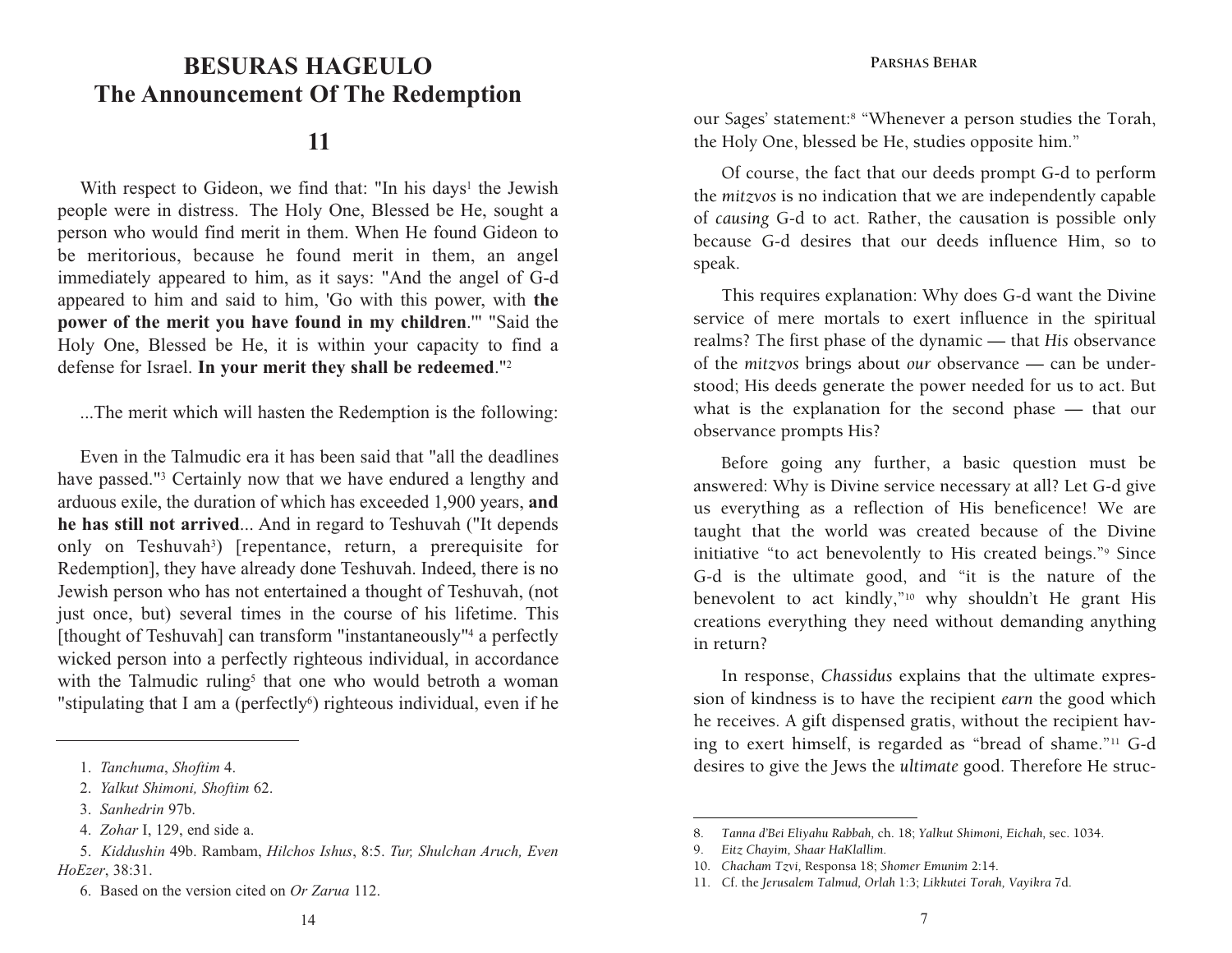tured the world in such a manner that they *earn* Divine influence.

knows that the work for which he is being paid is of no On this basis, we can appreciate why the Jews' Divine service creates repercussions in the spiritual realms. Were a person to receive payment for work which did not benefit his employer, the payment is still tainted. For when the recipient consequence, he feels that he does not deserve any reward; he has not truly earned it.

For this reason, G-d structured existence in such a way that the Divine service of the Jewish people has an effect in the spiritual realms, bringing about a spiritual equivalent to the actions performed on earth. Therefore the reward a Jew receives is not "bread of shame," but payment received for doing something of value to his Employer.12

#### WHEN THERE IS NO GRAIN TO CUT

There is another dimension to the above concept: When a task is not productive, a worker will not derive any satisfaction from his labor even if he is amply rewarded. He will work, but without energy or pleasure. The task will become burdensome, "backbreaking toil."13

My revered father-in-law, the Rebbe, illustrated this concept with an analogy.14 A landowner once called a peasant and Rebbe, will continue to invest himself in our efforts. And through him — for he "stands between G-d and yourselves"20 — is drawn down G-d's active participation, the acceptance of the yoke of heaven. This in turn will lead to an exodus from Egypt, a sundering of all the limitations which we face.

(Adapted from *Sichos Behar-Bechukosai,* 5710)

-- 1920

<sup>12.</sup> The value of our deeds is not inherent to the deeds themselves, for as mentioned above, the Creator cannot be compared to the created, though the latter is endowed by virtue of His will. Nevertheless, G-d's will has endowed the deeds of the created beings with importance. As such, once that will has been expressed, this pattern is ingrained within existence. See a parallel concept cited in *Derech Mitzvosecha,* p. 54b.

<sup>13.</sup> See *Toras Kohanim, Vayikra* 25:43, quoted by *Rashi.* See also the *maamar* entitled *Karov Havayah,* 5690, sec. 2 (*Sefer HaMaamarim Kuntreisim,* Vol. I, p. 105b).

<sup>14.</sup> *Sefer HaSichos 5696,* p. 114ff.

<sup>20.</sup> Cf. *Devarim* 5:5.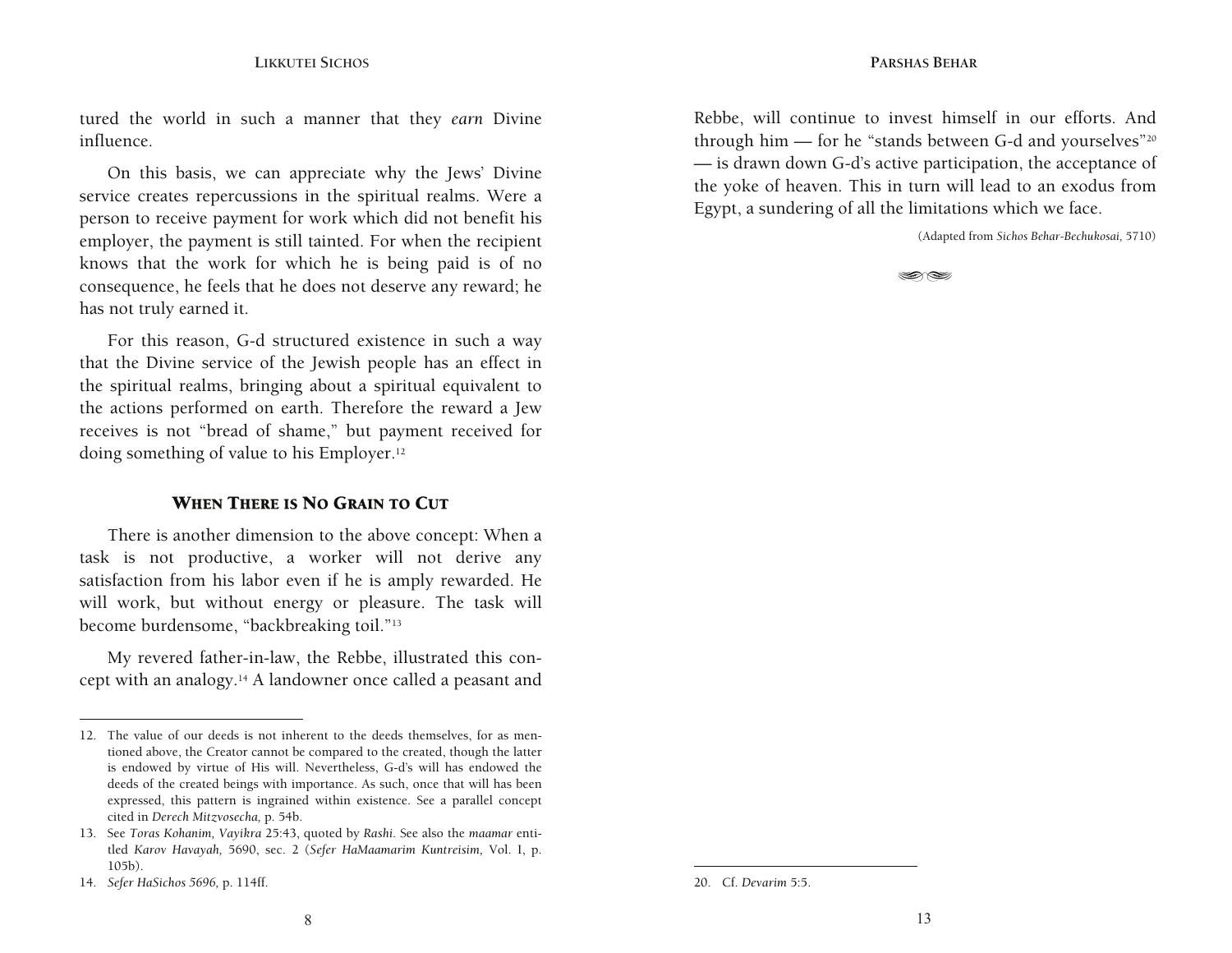and in particular by the *Nesi'im* of the Jewish people, who help connect the nation to G-d.<sup>19</sup> Not only do they empower their emissaries to carry out the missions with which they are charged, but they engage in the same tasks themselves.

emissaries and empower them to strengthen Jewish This approach was especially apparent in the case of my revered father-in-law, the Rebbe. Not only did he send out observance in general, and spread the wellsprings of *chassidus*  in particular, he remained an active partner, dedicating himself to this work. And this applied not only in his earlier years, but in his later years, when he had disciples — and disciples of disciples — who were equipped to perform these tasks.

This serves as a lesson to all those who are bound to him, and who follow in his footsteps. They should not remain satisfied with the fact that they have raised students who are involved with spreading Torah and *Chassidus.* They should not excuse themselves by calculating that, since the work being carried out by their students is a result of their influence, they are entitled to the additional light generated by their students' efforts. If this is their attitude, they might feel that they need not continue to involve themselves with others, and will instead spend their time studying Torah themselves.

Receiving "profit" (additional spiritual light) for one's previous efforts in this way smacks of taking interest. Instead, a person must be ready to both work on himself and involve himself with others *continually*. He must himself perform the labor which he demands from his students.

The reward which we will receive from foregoing such "spiritual interest" will be that my revered father-in-law, the

At first, the peasant eagerly agreed, but he soon begged to be relieved, explaining that he had nothing to show for his work.

posed by the evil inclination.<sup>15</sup> For he senses that his Divine Similarly, in the analogue, when a Jew knows that his Divine service evokes a similar response in the spiritual realms, this knowledge infuses his efforts with energy and satisfaction, giving him the power to overcome the challenges service affects the very essence of G-d, as it were.

#### TAKING G-D AS A PARTNER

All the Divine influence felt in this world depends on the efforts of the Jewish people. Every *mitzvah* has a unique influence, for the expression of a particular *mitzvah* in the spiritual realms is dependent on the performance of that *mitzvah* by the Jewish people. Moreover, in a more general sense, the very fact that the Divine service of the Jewish people has an effect in the spiritual realms is also a function of that Divine service, and is reflected in the *mitzvah* prohibiting interest.

What is interest? Receiving profit for lending money, i.e., the lender receives profit because the money lent once belonged to him. By giving the borrower money, the lender enables him to do business, and that is considered reason enough for the borrower to pay interest.

Thus observing the prohibition against interest means taking profit only from one's present possessions. This is the

asked him to work for him. The peasant would "harvest" grain, but instead of swinging his sickle in the field, he would swing it in the landlord's drawing room. The landowner promised to pay generously for this "work."

<sup>19.</sup> See *Sefer HaSichos — Toras Shalom,* p. 158.

<sup>15.</sup> See the *maamar* entitled *Vayikach Haman (Hosafos L'Torah Or).*